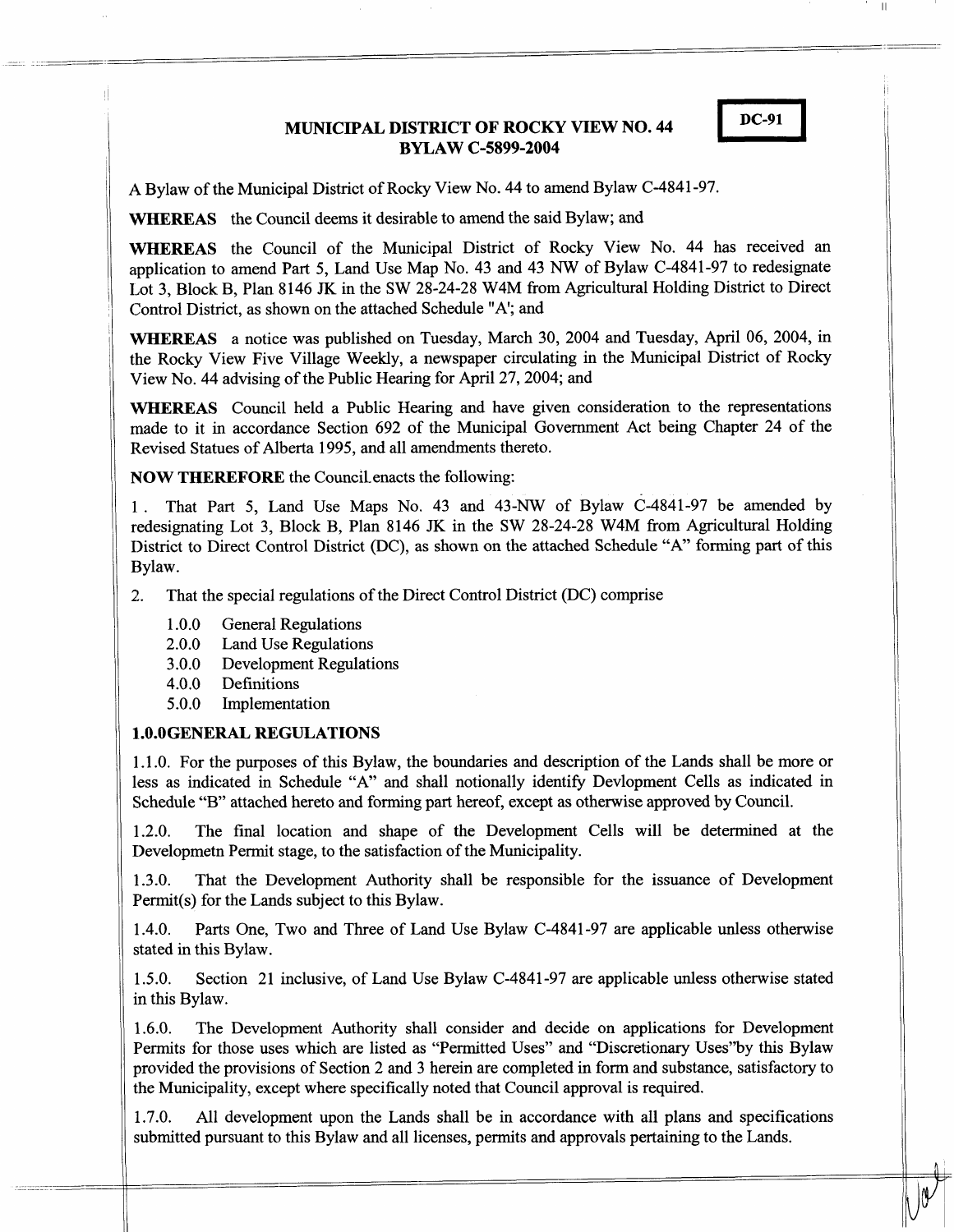# 2.1.0 Purpose and Intent

**2.0.0LAND USE REGULATIONS**<br> **2.1.0** Purpose and Intent<br>
The nurpose of this District is to provide for the expansion of an existing Home Based The purpose of this District is to provide for the expansion of an existing Home Based Business Type 2 (Catering) and development of a Recreational Vehicle Storage Facility on the Lands.

| 2.2.0                                                                                                                        | All Development Cells                                                                                                                                 |  |
|------------------------------------------------------------------------------------------------------------------------------|-------------------------------------------------------------------------------------------------------------------------------------------------------|--|
| 2.2.1<br>a.<br>b.<br>c.<br>d.                                                                                                | <b>Permitted Uses:</b><br>Fences<br>Landscaping<br>Parking<br>Signs                                                                                   |  |
| 2.3.0                                                                                                                        | Development Cell "A"                                                                                                                                  |  |
| 2.3.1<br>a.                                                                                                                  | Permitted Uses.<br>All development existing on the lands as of the date of passage of this bylaw                                                      |  |
| 2.3.2.<br>a.                                                                                                                 | Discretionary Uses<br>Tasting Room, accessory to the Home Based Business                                                                              |  |
| 2.4.0<br>Development Cell "B"                                                                                                |                                                                                                                                                       |  |
| 2.4.1<br>a.                                                                                                                  | <b>Permitted Uses</b><br>General Agriculture                                                                                                          |  |
| 2.4.2<br>a.<br>b.                                                                                                            | Discretionary Uses<br>Outdoor Recreational Vehicle Storage Area<br>Office, associated with and accessory to the Recreational Vehicle Storage facility |  |
| 2.5.0                                                                                                                        | <b>General Land Use Regulations</b>                                                                                                                   |  |
| 2.5.1                                                                                                                        | Maximum capacity of the Tasting Room shall not exceed 25 patrons.                                                                                     |  |
| 2.5.2<br>Maximum number of non-resident, on-site employees associated with the Home<br>Based Business Type 2 (Catering): 10. |                                                                                                                                                       |  |
| 2.5.3                                                                                                                        | Maximum number of non-resident, on-site employees associated with the<br>Recreational Vehicle Storage Area: 2.                                        |  |
| 2.5.4                                                                                                                        | Maximum number of stored Recreational Vehicles: 400.                                                                                                  |  |
| 2.5.5                                                                                                                        | Maximum area of Recreational Vehicle Storage Area shall not exceed 12 acres.                                                                          |  |
| 2.5.6                                                                                                                        | Maximum area of Office associated with the Recreational Vehicle Storage Facility<br>shall not exceed $46.45$ sq.m. $(500 \text{ sq. ft.})$ .          |  |
| 2.5.7                                                                                                                        | Maximum Height of Office associated with the Recreational Vehicle Storage Faciity<br>shall not exceed $8m(26.2 ft.)$                                  |  |
| 2.5.8                                                                                                                        | The entire area of the Recreational Vehicl Storage Area shall be fenced.                                                                              |  |
| 2.5.9                                                                                                                        | Maximum height of fence $-3.1$ m (10.17 ft.)                                                                                                          |  |
| 2.5.10                                                                                                                       | Mimimum SideYard Set back from property lines to Recreational Vehicle Storage<br>Area $-9.14$ m (30ft.)                                               |  |
| 2.5.11                                                                                                                       | Minimum Set Back from property line adjacent to Highway Right of Way to<br>Recreational Vehicle Storagae Area - 30.48 m (100 ft.)                     |  |
| <b>3.0.0DEVELOPMENT REGULATIONS</b>                                                                                          |                                                                                                                                                       |  |
| 3.1.0<br><b>Utilities</b>                                                                                                    |                                                                                                                                                       |  |
|                                                                                                                              |                                                                                                                                                       |  |

 $\overline{\mathcal{V}}$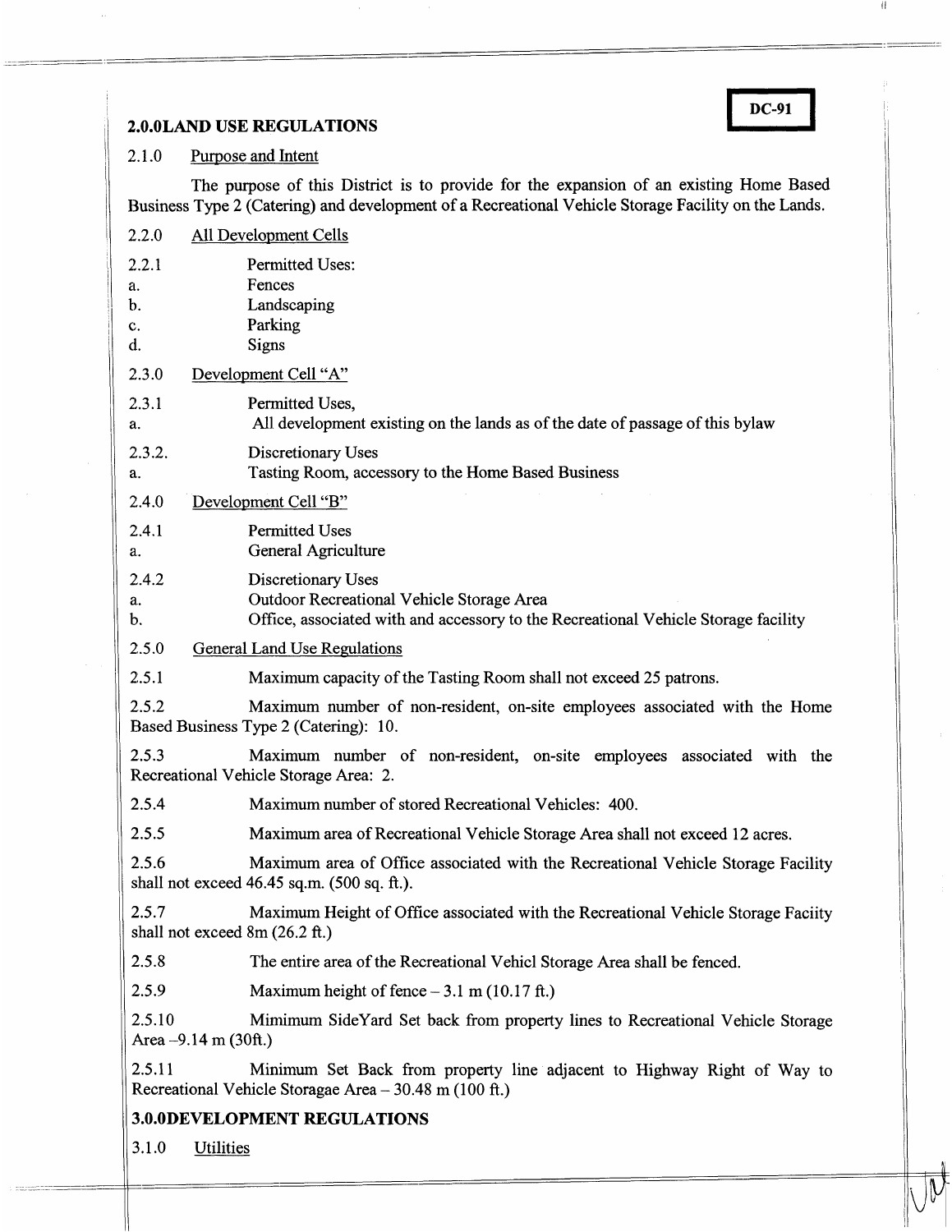| DC-91 |  |
|-------|--|
|       |  |

|<br>|<br>|UV |

**3.1.1** Prior to the issuance of a Development Permit, a Stormwater Management Plan shall be prepared by a qualified professional at the Landowner/Developer's sole expense to the satisfaction If the Municipality and in accordance with Alberta Environment (AE) guidelines and any recommendations regarding overland drainage and storm water retention facilities shall be mplementated as part of the Development Permit approval. Stormwater shall be retained on-site and discharged only after treatment and at a controlled rate to be determined to the satisfaction of the Municipality and Alberta Environment.

3.1.2 Disposal of wastewater from the development on the site shall be subject to all requirements of Alberta Environment and/or Alberta Municipal Affairs and all Municipal approvals pursuant to this Bylaw. Waste water shall be treated and disposed of by septic tank and field, installed **<sup>10</sup>**the satisfacion of the Municipality or stored in holding tanks and removed on a regular basis for disposal and treatment at an approved disposal facility.

3.1.3 Any non-domestic waste water, anti-freeze, oil or fuels accumulated on site shall be held in sealed tanks, the contents of which shall be pumped out and properly disposed of off-site to the satisfaction of the Municipality and/or Alberta Environment.

3.1.4 Potable water for all development on the site shall be provided throught the use of water wells, licensed and approved for commercial use by Alberta Environment, to the satisfaction of .he Municipalty or hauled to the site and stored in cisterns, as approved by the Municpality and to the satisfaction of the Municpality.

3.1.5 Solid waste shall be disposed of on a regular basis at an approved disposal site.

3.1.6 A caveat regarding a Deferred Services Agreement is registered on the Lands, notifying the Owner and its lessees of the requirement to connect to Municipally owned piped water md wastewater systems at their own cost when such services become available. This Agreement is to outline the location of existing services within the Lands, the operation and maintenance of these services, the requirements for their decommissioning once Municipal Servicing becomes available and a commitment from the Owner to participate in mutually beneficial discussions with the Municipality regarding the provision of future Municipal Services including the possible future ownership of their facilities by the Municipality, all to the satisfaction of the Municipality;

3.2.0 Access

3.2.1 Access to and from the entire development shall be restricted to Twp Rd. 244a, no access shall be permited directly on to Hwy #1.

3.2.2 A Traffic Impact Analysis for the lands identified on Schedule 'A' shall be prepared by a qualified professional at the Owner expense to the satisfaction of the Municipality. The Study hall identify any necessary improvements to Twp Rd 224a which will be required to be carried out to accommodate the RV storage business on the lands, and such improvements shall be completed as a condition of a Development Permit.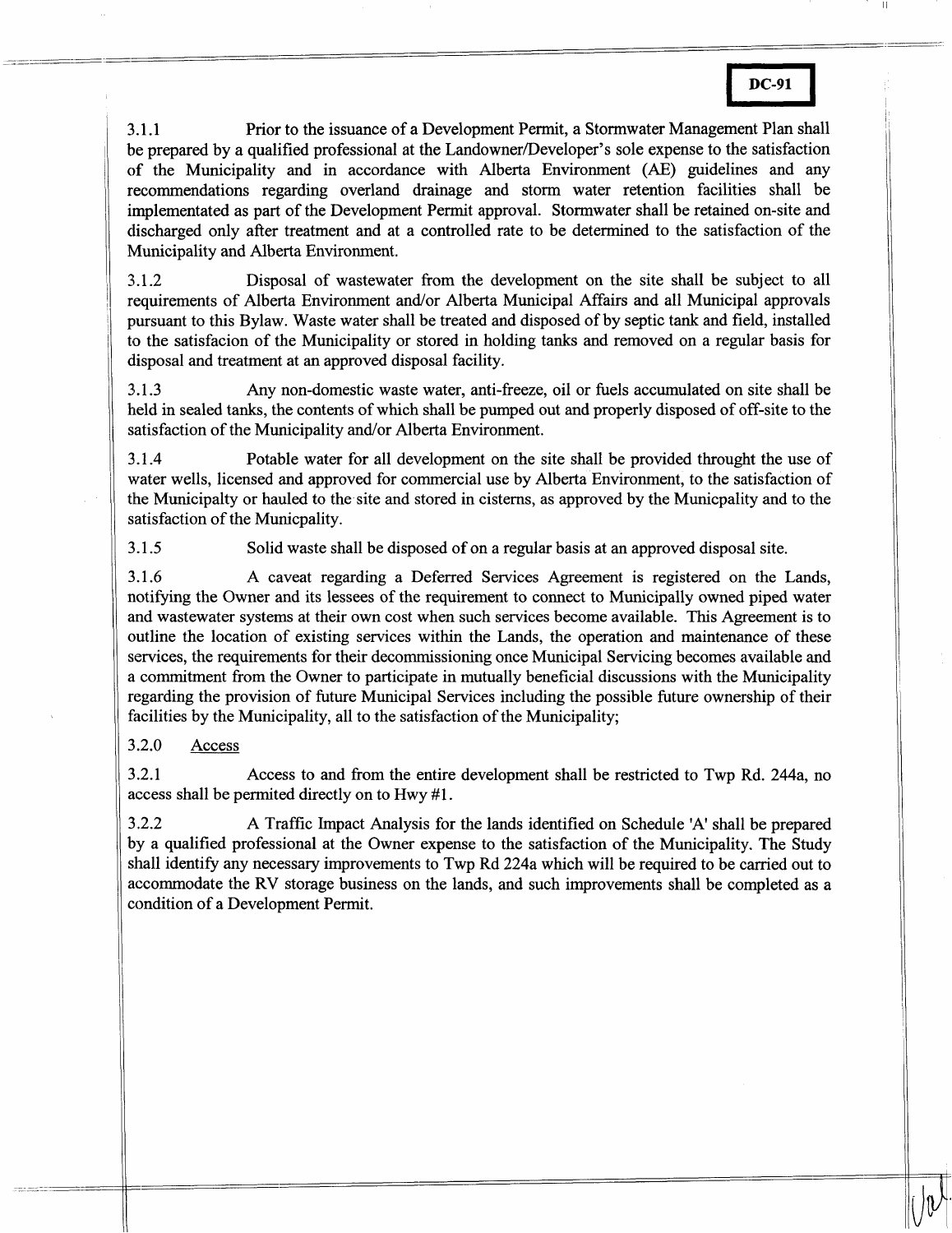# 3.3.0 Site Design Criteria

-

# 3.3.1 Building Requirements

a. The design, character and appearance of any buildings, structures or signs proposed to be erected or located on the property must be acceptable to the Development Authority, having due regard to its affect on neighbouring developments and general amenities of the area.

~~ \_\_\_-\_\_

**DC-91** 

**3.3.2** Landscaping and Controlled Appearance

a. Recreational vehicle storage areas shall at all times be visually screened from Highway #1 and the adjacent uses to the satisfaction of the Development Authority.

b. A minimum of 10% of the site shall be landscaped in accordance with Section **26** of the Land Use By-law pursuant to a Landscape Plan, prepared by a qualified professional, and submitted with the Development Permit application.

landscaping areas, the plant material proposed and the methods of irrigation and maintenance of landscaped areas. ,. The Landscape Plan contemplated herein shall identify the location and extent of

**t.** All areas of the site not disturbed as part of a Development Permit shall be maintained in a natural state or under cultivation.

Control Act of Alberta, and confirmed in a Development Permit. e. All areas of the site shall have a weed control program in accordance with the Weed

f. Setbacks apply to all development excepting landscaping, screening, signage, driveways, and except that no landscaping, screening, signage, etc. shall impede sightlines along lighway #I in any direction, to or from the access to the site to the satisfaction of the Municipality as specified in a Development Permit.

1.4.0 Performance Standards

I .4.1 Air Contaminants, Visible and Particulate Emissions

**1.** Airborne particulate matter originating from storage areas, yards, roads or parking areas shall, at all times, be suppressed by application of environmentally friendly dust-free treatments n accordance with Alberta Environment guidelines on those areas as defined in a Development Permit.

# **1..4.2** Odorous Matter

**1.** No use or operation pursuant to Section 2.0.0 herein, should cause or create the mission or spread of odorous matter or vapour beyond the site which contains the use or operation which produces them.

1.4.3 Toxic Matter

**1.** No use or operation at any location on the site shall cause or create the emission or spread of toxic matter beyond the building or storqage area which contains it. The handling, storage and disposal of any toxic or hazardous materials or waste shall be in accordance with the regulations )f any government authority having jurisdiction and in accordance with any Hazardous Materials Management Plan that may be required by the Municipality and as defined in a Development Permit.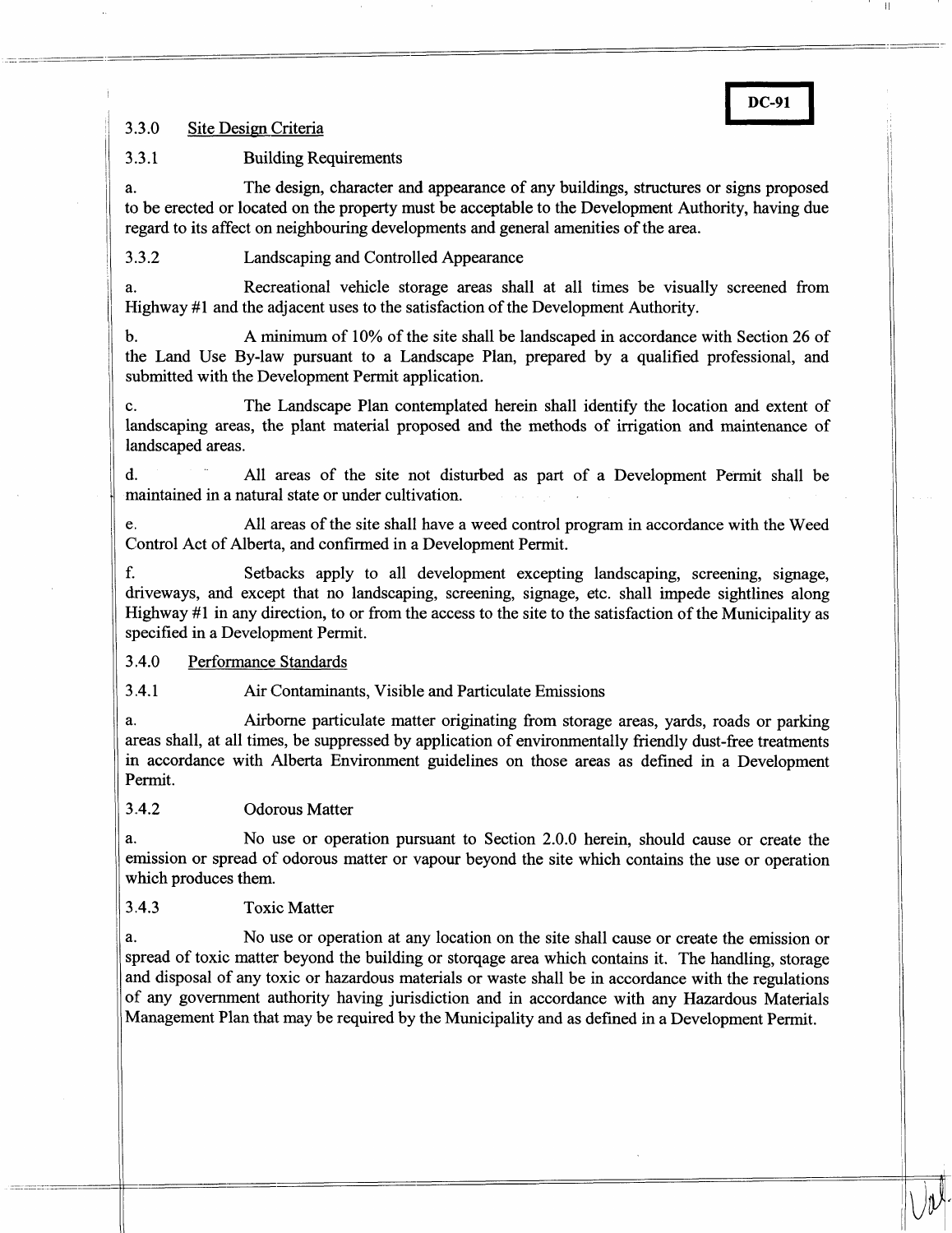### $3.4.4$ Garbage Storage

\_\_ - ---- \_\_ --\_--

---- \_\_\_

a. Garbage and waste material accumulated at any location on the site shall be stored in DC-91<br>
all be stored in<br>
by all adiacent weatherproof and animal-proof containers. Such areas shall be screened from view by all adjacent properties and public thoroughfares.

# 3.4.5 Fire and Explosive Hazards

a. Uses and operations on the site which handle, store, or utilize products which may be hazardous due to their corrosive, poisonous, flammable, or explosive characteristics shall comply with the applicable fire regulations of the Municipality or the regulations of any other government authority having jurisdiction and in accordance with any hazardous materials or emergency management plan that may be required by the Municipality, and as defined in a Development Permit.

# 3.5.0 Fire Protection

a. and included in a Development Permit. Fire protection measures shall be provided as may be required by the Municipality

# **4.O.ODEFINITIONS**

**The Lands** - means the lands as shown on Schedule "A" and Schedule "B" attached hereto.

**Recreational Vehicle Storage** – means an area of land set aside or otherwise defined for the outdoor storage of recreational vehicles and may include one office for the conduct of the Recreational Vehicle Storage business.

**Tasting Room** - means a portion of the building in which the Home Based Business Type 2 (Catering) is carried out where potential clients may be served a demonstration meal in conjunction with or prior to entering into a catering contract.

Terms not defined above have the same meaning **as** defined in Section 9.0.0 of Land Use Bylaw C-4841 -97.

# **5.O.OIMPLEMENTATION**

5.1 .O The Bylaw comes into effect upon the date of its third reading.

# **File: 4328010 2003-RV-323**

First reading passed in open Council, assembled in the City of Calgary, in the Province of Alberta, on March 23, 2004, on a motion by Councillor Cameron.

Second reading passed in open Council, assembled in the City of Calgary, in the Province of Alberta, on Tuesday, April 27,2004, on a motion by Councillor Cameron.

Third reading passed in open Council, assembled in the City of Calgary, in the Province of Alberta, on on Tuesday, April 27,2004, on a motion by Councillor Konschuk

**R DEPUTY REEVE** 

MUNICIPAL SEC